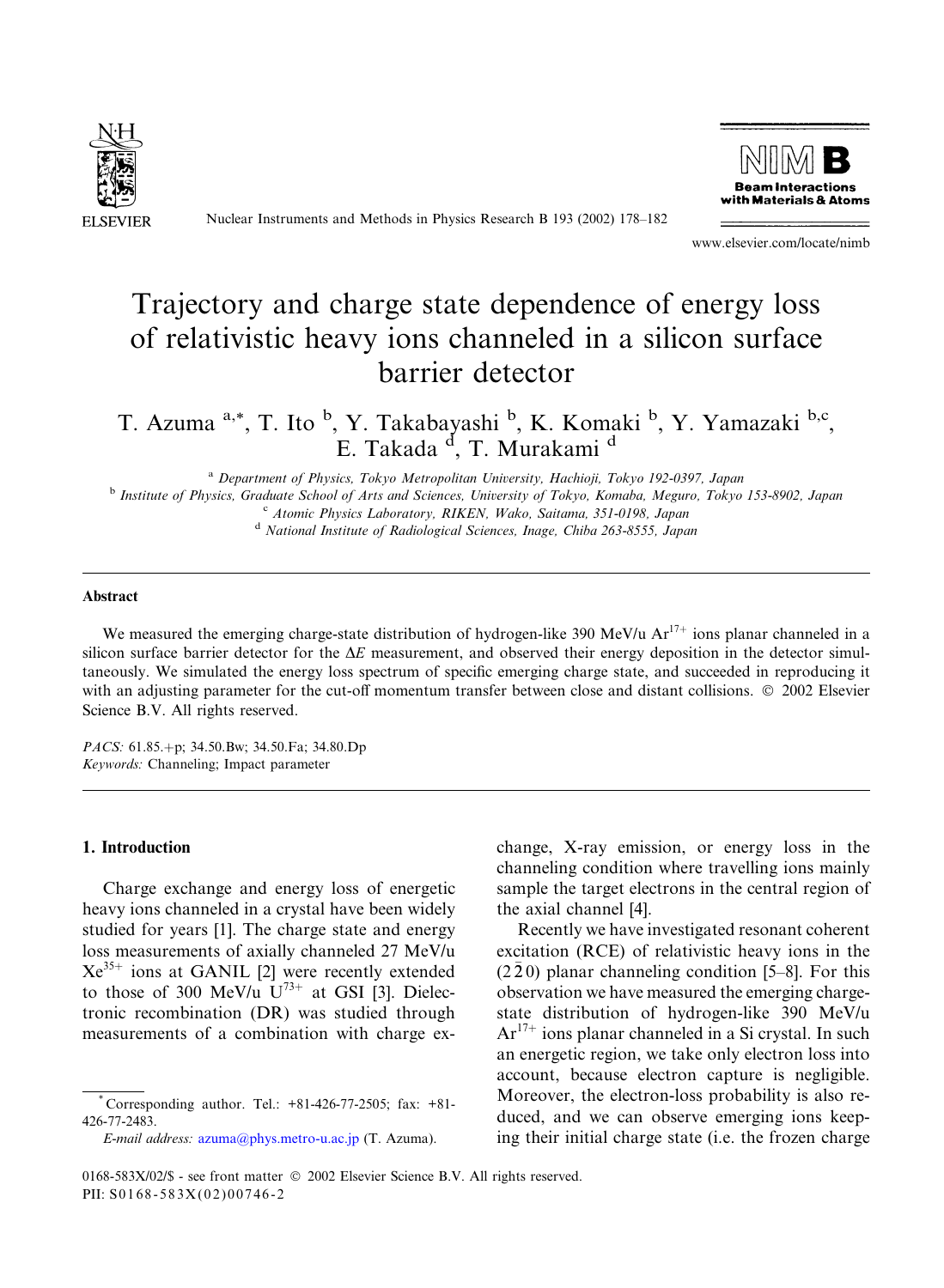state) even after passing through a thick crystal. One of the advantages to use a thick crystal in the transmission type experiment is that we can adopt a silicon surface barrier detector (SSD) for the  $\Delta E$  measurement as a target crystal which requires substantial thickness in the manufacturing process. This SSD directly gives information of energy deposition. In the planar channeling condition, energy loss is uniquely related with the ion trajectory, which leads to straightforward analysis to extract trajectory information from energy loss. For instance, the small energy loss corresponds to ions travelling in the region of the channel center with a small oscillation amplitude, since the target electron density there is small. Therefore we can observe the emerging charge state of the channeled ion with the specific ion trajectory by the use of the SSD. It is in contrast with the axial channeling where we have to treat the trajectory in statistical equilibrium assumption. The ionization probability of ions is also suppressed in the region of the channel center.

When we change a viewpoint from the laboratory frame into the projectile frame, we can discuss K-shell ionization probability of  $Ar^{17+}$  ions by electron impact and nucleus impact with the same velocity as that of the projectile (i.e. 210 keV electron and 390 MeV/u Si). With help of a simulation, we deduce their dependence on the impact parameter, i.e. the distance between the projectile and spatially distributed electrons or nuclei.

## 2. Experimental

The experimental setup had already been described in previous papers [5–8]. A heavy ion synchrotron, Heavy Ion Medical Accelerator at Chiba (HIMAC) supplies hydrogen-like  $Ar^{17+}$  ions of 390 MeV/u ( $\beta = v/c = 0.7$  and  $\gamma = 1.4$ ). Relativistic channeling experiments require a beam with a very small divergence because of its small critical angle. The beam divergence of 0.15 mrad and the beam spot size of a few mm were attained. The  $Ar^{17+}$  ions passed through an SSD. We employed an SSD with thickness of  $94.7 \mu m$ , whose surface was specially cut so that the normal direction to the surface is along  $\langle 110 \rangle$  axis in the

manufacturing process. The entrance and exit surfaces of the SSD were covered by the Au and Al electrodes of the thickness of 40  $\mu$ g/cm<sup>2</sup>. We neglected the energy loss and the charge exchange of the ions in the electrodes. The SSD target was mounted on a high-precision goniometer. The charge states of the emerging ions were measured by a combination of a charge separation magnet of 0.5 T and a two dimensional (2D)-position-sensitive Si detector placed 560 mm downstream of the target crystal. The crystal orientation was adjusted so that the  $Ar^{17+}$  ions passed thorough the SSD parallel to the  $(2\bar{2}0)$  plane.

The data of the 2D-position-sensitive detector and the energy deposition in the SSD were simultaneously collected in a list mode. For this purpose, we restricted the beam intensity to keep the counting rate less than a few thousand cps during measurements.

## 3. Experimental results

In random incidence we observed merely fullystripped  $Ar^{18+}$  ions in the emerging charge-state distribution, as is expected from our previous measurement with  $390$  MeV/u  $Ar^{17+}$  ions passing through amorphous carbon foils [9] and the charge-state calculation code, ETACHA [10]. Fig. 1(a) shows the corresponding energy deposition spectrum of the ions. A Gaussian-shaped single peak at 16.4 MeV with the FWHM of 1.0 MeV was obtained. The origin of this width is mainly attributed to the energy straggling of the ions.

In the  $(2\bar{2}0)$  channeling condition, however,  $\sim$ 20% of incident Ar<sup>17+</sup> ions maintained the initial charge state throughout the passage of the 94.7 µm thick SSD. The energy deposition spectra of the emerging charge states,  $q_{\text{out}}$ , of 18+ and 17+ are shown in Fig. 1(b) and (c), respectively. The spectrum for  $q_{\text{out}} = 18$  consists of two components. It is remarkable that the peak position of the nonchanneled component in the channeling condition (Fig. 1(b)) is somewhat higher than that for random incidence (Fig. 1(a)). This is attributed to ''quasi-channeled ions'' which spend long time in the neighborhood of the channel wall, where the electron density is larger than the mean target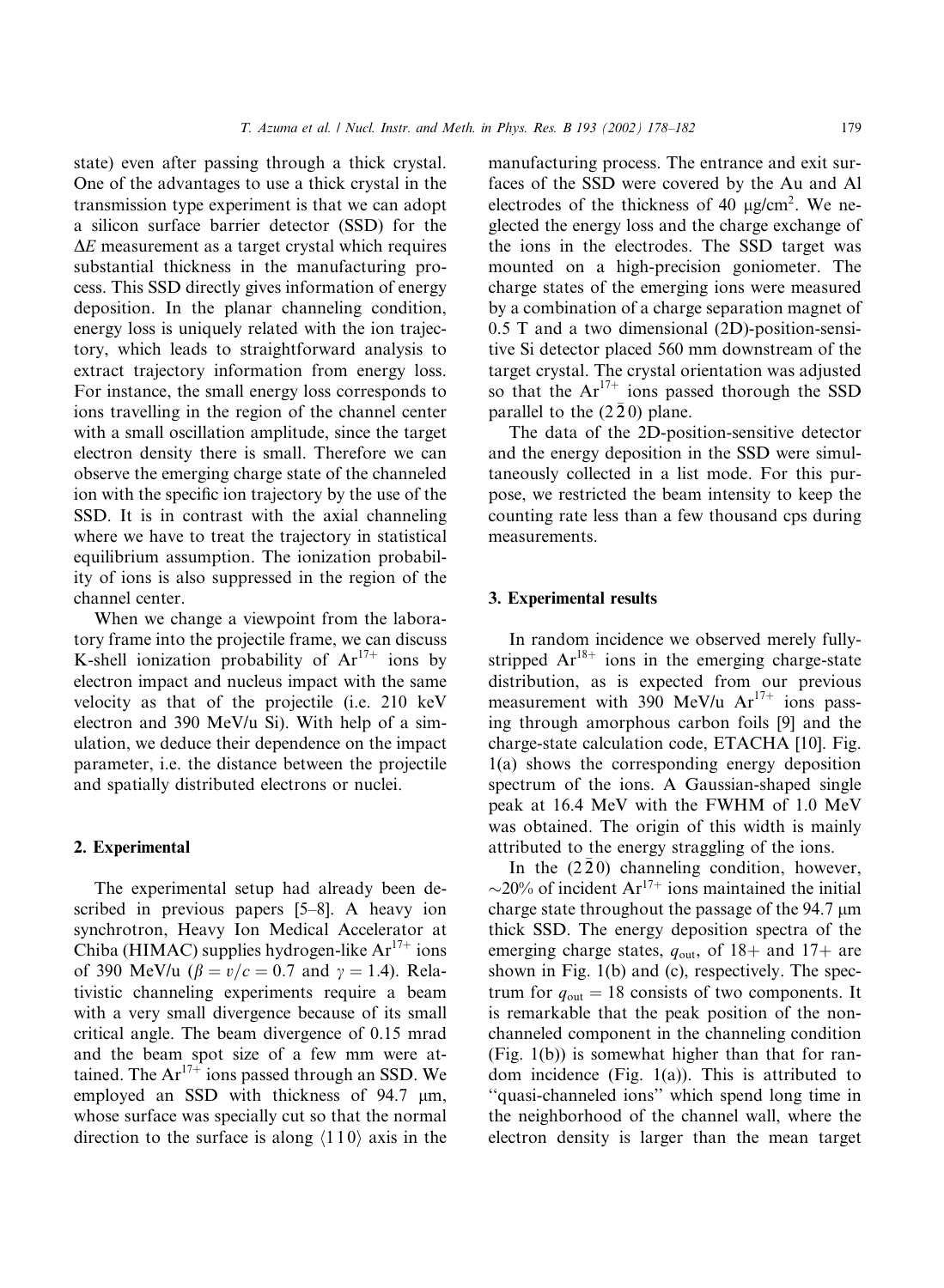

Fig. 1. (a) Energy deposition spectrum of emerging  $Ar^{18+}$  ions for the random incidence of 390 MeV/u  $Ar^{17+}$  ions to 94.7 um Si crystal. (b) Energy deposition spectrum of emerging  $Ar^{18+}$  ions for the (220) planar channeling incidence of 390 MeV/u  $Ar^{17+}$ ions to 94.7 µm Si crystal. The solid line shows the simulation. (c) Energy deposition spectrum of emerging  $Ar^{17+}$  ions for the  $(2\bar{2}0)$  planar channeling incidence of 390 MeV/u  $Ar^{17+}$  ions to 94.7  $\mu$ m Si crystal. The open circles show the simulation.

electron density. On the other hand, the energy deposition spectrum for  $q_{\text{out}} = 17$  ions has only the channeled component (Fig. 1(c)), which means that only the ions passing through the neighbourhood of the channel center keep their initial charge state. The minimum edge energies of the channeled components are identical regardless of the emerging charge state, which is natural since the ions with  $q_{\text{out}} = 18$  and with the lowest energy loss travel just along the channel center, and are ionized in a region close to the exit.

### 4. Simulation and discussion

The Bohr parameter,  $\kappa = (2Z_1v_0)/v$  (Z<sub>1</sub>: projectile charge,  $v_0$ : the Bohr velocity, v: projectile velocity) for the present condition is 0.37, which

implies that we need quantal treatment of stopping power described by the Bethe formula. We tried to calculate the energy deposition of channeled ions in order to obtain a relation between the energy deposition and the ion trajectory. Generally the stopping power can be divided into two parts, i.e. contributions from distant and close collisions by an appropriate cut-off momentum transfer,  $\hbar K_0$ . We assumed the energy deposition due to close collisions is proportional to the local electron density along the ion trajectory. Moreover we regarded the cut-off momentum transfer as  $\hbar K_0 =$  $fh/a_{\text{TF}}$ , where  $a_{\text{TF}}$  is a Thomas–Fermi radius, and f is a free parameter to be fixed. The value of  $f = 1$ roughly corresponds to the condition where the contribution from the distant collision is a half of the total stopping power which is known as ''equi-partition rule''. The local stopping power for planar channeled ions at a position of  $x$  is then expressed as

$$
S(x) = \frac{4\pi e^4}{mv^2} \left[ q_1^2 Z_2 N \left( \ln \frac{\hbar K_0 v \gamma}{I} - \frac{\beta^2}{2} \right) + Z_1^2 n_e(x) \left( \ln \frac{2m v \gamma}{\hbar K_0} - \frac{\beta^2}{2} + \frac{\pi Z_1 \alpha \beta}{2} \right) \right],
$$
\n(1)

where *m* is mass of electron, *v* is ion velocity,  $q_1$  is charge of the incident ion,  $Z_1$ : atomic number of the projectile,  $Z_2$ : atomic number of the target atom,  $N$  is atomic density of the target,  $I$  is mean excitation energy of the target atom, and  $n_e(x)$  is the local electron density. The first term describes the contribution from the distant collision, and the second term from the close collision. We adopted  $q_1$  instead of  $Z_1$  for the distant collision because of screening by a bound electron, and retained  $Z_1$  for the close collision. The local density of the target electrons was simply derived from the planar potential employing the Molière potential with the thermal vibration of atoms taken into account.

Then, the averaged stopping power along the ion trajectory with oscillation amplitude  $x_0$  is obtained by

$$
\overline{S}(x_0) = \frac{4}{T_{\text{osc}}(x_0)} \int_0^{x_0} \frac{S(x)}{v_{\perp}(x)} dx,
$$
 (2)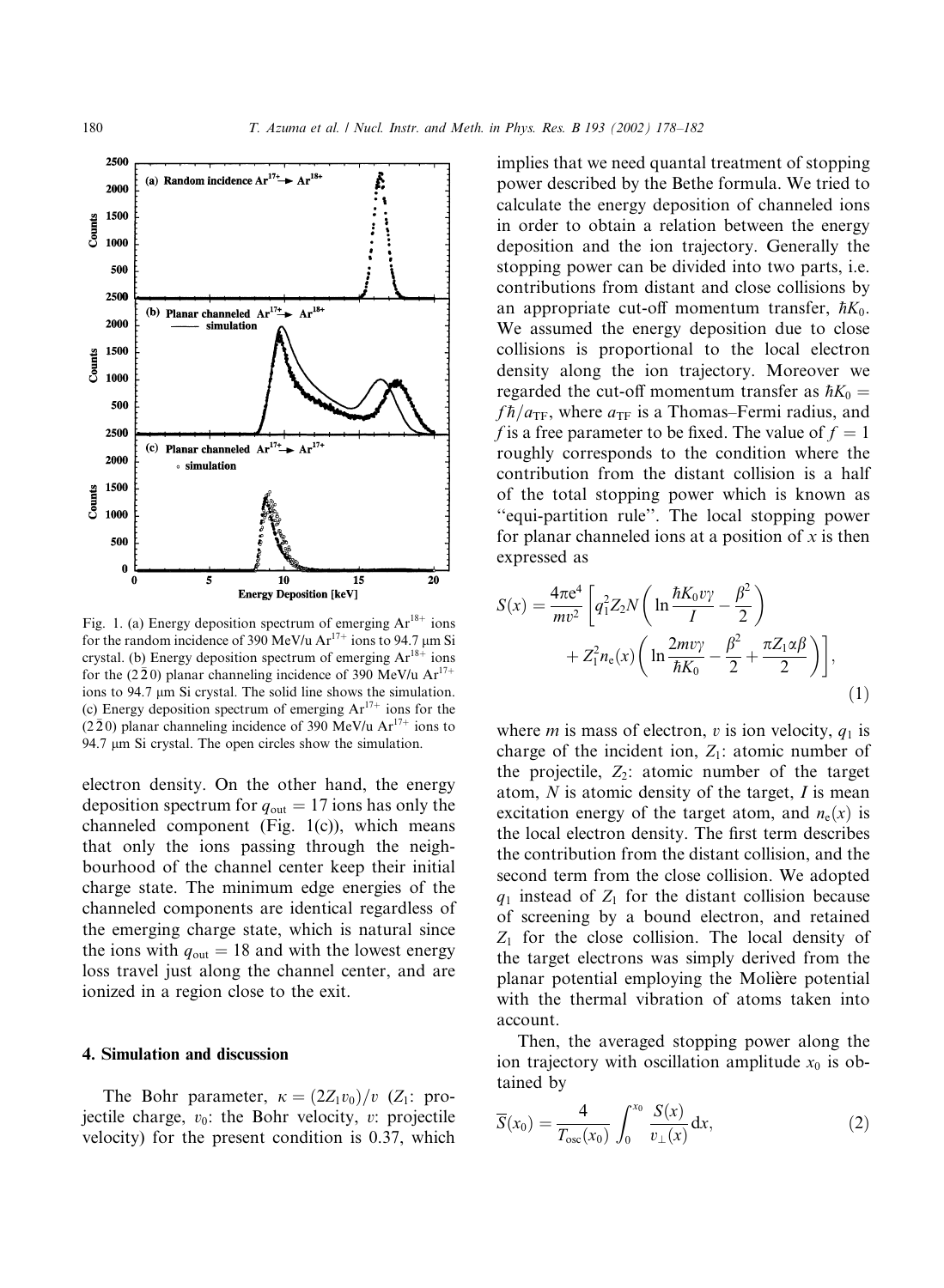where  $T_{osc}(x_0)$  is a period of the oscillation, and  $v(x)$  is the ion velocity perpendicular to the channel plane. Since the present target thickness is more than several times larger than the ion path length per oscillation, the total energy loss throughout the path is evaluated by  $\Delta E_{\rm L}(x_0) =$  $\overline{S}(x_0)z_0$ , where  $z_0$  is the target thickness.

The energy deposition of the relativistic ions in the detector deviates from the energy loss, because a non-negligible fraction of energetic secondary electrons produced in binary collision escape from the detector [12]. We subtracted this component from the simulated energy loss to compare with the measured energy deposition. Then, the energy deposition per path is expressed as  $\Delta E_{\text{D}}(x_0) =$  $\Delta E_{\rm L}(x_0) - [\bar{n}_{\rm e}(x_0)/NZ_2]E_{\rm es}$ , where  $\bar{n}_{\rm e}(x_0)$  is the averaged local electron density along the ion trajectory. The total energy,  $E_{es}$ , of the energetic secondary electrons escaping the SSD in random incidence was evaluated via a Monte Carlo simulation, and modified for the case of the planar channeling by considering the difference of target electron densities. This correction amounts to a few percent of the total energy loss of the ions.

We simulated the experimental data of the energy deposition spectrum of  $q_{\text{out}} = 18$  in the channeling condition so that the channeled component was well reproduced by Eq. (1), assuming that the ions keep the charge state of  $18+$  throughout the passage. The incident beam divergence was taken into consideration assuming the Gaussian distribution. When the ions approached the channel wall within the distance of the one-dimensional amplitude of the thermal lattice vibration, 0.075 A for Si, they were treated as random incident ions, i.e., the energy loss was simply calculated by Bethe's formula with the linear Mott correction. The dechanneling effect was neglected in the present simulation.

We, then, obtained 0.45 for the best fitted parameter of f, and simulated spectrum was shown in Fig. 1(b) by a solid line. This value means the cut-off momentum transfer is  $0.45\hbar/a_{\text{TF}}$ , and the largest impact parameter for the close collision is considered to be effectively twice of the case for the equipartition rule, since it is given by  $\sim 1/K_0$ . This result is consistent with the previously reported

analysis for 290 MeV/u  $C^{6+}$  ions planar channeled in a Si crystal [11].

Here we discuss the energy broadening due to the straggling. When the ions pass through the channel center, the non-symmetrical Landau distribution with a tail to the higher energy side is appropriate rather than the Gaussian distribution because of small number of collisions with the target electrons there  $(n_e(0) = 1.8 \times 10^{23} \text{ cm}^{-3})$ and  $z_0 = 94.7$  µm). It is indeed observed for the case of  $q_{\text{out}} = 17$  (Fig. 1(c)), which is in good contrast to the case of  $q_{\text{out}} = 18$  (Fig. 1(b)), where the spectrum results from various trajectories. As a trial, we traced the every close collisions with the target electrons in a Monte Carlo simulation to deduce the corresponding energy of  $Ar^{17+}$  ions in the condition where  $x_0 < d_p/4$  ( $d_p = 1.92$  Å: the  $(2\bar{2}0)$  inter-planar distance). This condition was roughly selected just as the channeled ions keep the initial charge state throughout the passage. As seen in Fig. 1(c), such a simulation shows a good agreement with the experimental data.

We simulated the energy deposition spectrum and succeeded in reproducing it by the stopping power with adjusting parameter of the cut-off momentum transfer between close and distant collisions. Further we well reproduced the energy deposition spectrum for the case of the ions keeping the initial charge state of  $17+$  also by tracing every close collisions via a Monte Carlo simulation. Detailed analysis of trajectory-dependent ionization probability is in progress now.

#### Acknowledgements

This work was in part supported by Grantin-Aid for Scientific Research (no. 13440126) from Japan Society for the Promotion of Science, Matsuo Foundation, the Sumitomo Foundation, and the Mitsubishi Foundation. This experiment is one of research projects with heavy ions at NIRS-HIMAC.

#### References

[1] A general review on this subject is H.F. Krause, S. Datz, Channeling heavy ions through crystalline lattices, Adv. At. Mol. Opt. Phys. 37 (1996) 139.